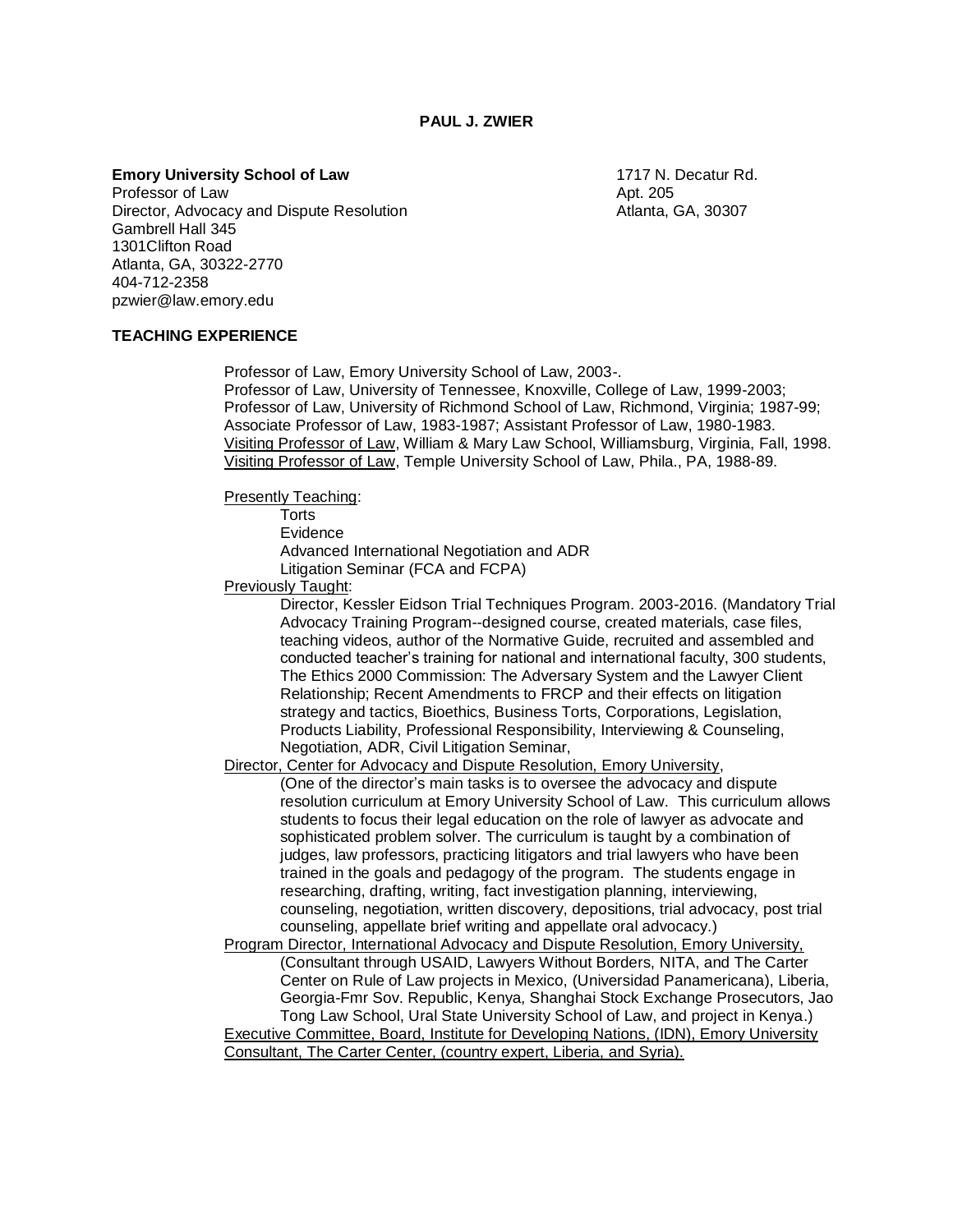#### **TEACHING AWARD**S

1999-2000 Forrest W. Lacey Award, Outstanding Contribution to the University of Tennessee, College of Law, Moot Court Program

1998 Honorable Prentice Marshall Faculty Award, Excellence in Teaching and Program Design, NITA

1991 Distinguished Educator, University of Richmond

### **LAW SCHOOL UNIVERSITY COMMITTEES AND SERVICE**

Emory Strategic Planning Committee, Emory Promotion and Tenure Committee. Other significant committee service includes; UR Law School Executive Committee (90-93), UR Chair, Curriculum Committee, UR Long Range Planning Committee, University of Richmond Commission on Diversity, UR Dean Search Committee,

# **ARTICLES**

Is the Corporation an Enemy of Democracy? How to Give the Corporation a Little Soul (ECGAR, June 5, 2018). Emory Legal Studies Research Paper Forthcoming. Available at SSRN: <https://ssrn.com/abstract=3191473> or [http://dx.doi.org/10.2139/ssrn.3191473](https://dx.doi.org/10.2139/ssrn.3191473) Wildlife Poaching and Rule of Law Development in Africa, Law and Development Review, (June, 2018) (with Sergio Glajar, 2018) Emory Legal Studies Research Paper. Available at SSRN: <https://ssrn.com/abstract=3132680> or [http://dx.doi.org/10.2139/ssrn.3132680](https://dx.doi.org/10.2139/ssrn.3132680) Human Rights for Women in Liberia (and West Africa): Integrating Formal and Informal Rule of Law Reforms through the Carter Center's Community Justice Advisor Project, Law and Development Review, (2017), ISSN (Online) 1943-3867, ISSN (Print) 2194- 6523, DOI: [https://doi.org/10.1515/ldr-2017-0008.](https://doi.org/10.1515/ldr-2017-0008) High Prices in the US for Life Saving Drugs: Collective Bargaining Through Tort Law? Marquette Benefits & Social Welfare Law Review, 17:2 (2016) A Failure of Remedies: The Case of Big Pharma (An Essay) 3 Emory Corporate Governance and Accountability Review 41 (2016)(with Reuben Guttman) History, Creative Imagination, and Forgiveness in Mediation on an International Stage: Practical Lessons from Paul Ricoeur's Hermeneutics, 30, 2 Journal of Law and Religion, (2015) Social Media and Conflict Mapping in Syria: Implications for Peacemaking, International Criminal Prosecutions and for TRC Processes (2015) 30 Emory International Law Review, 169, 2015 Moving From an Inquisitorial to an Oral Adversarial System in Mexico: Jurisprudential, Criminal Procedure, Evidence Law and Trial Advocacy Implications, 26 Emory Journal of International and Comparative Law 189 (2012)(with Alexander Barney) The Utility of a Nonconsequentialist Rationale for Civil Jury Awarded Punitive Damages, 54 Kansas Law Review 403 2006 Looking to Ground Motives" for a Religious Foundation for Law, 54 Emory L.J. 357, (2005) Burden of Proof: Developments in Modern Chinese Evidence Rules, 10 Tulsa J. Comp. & Int'l L. 419 (2003)(with Zhang) Forward, The Ethics 2000 Commission: The Adversary System and the Lawyer-Client Relationship, 70 U. Tenn. L. Rev. i, (2002) The "Care Perspective," American Legal Counselors, and Reformed Christian Philosophy, 2002 Rutgers. J. L. and Relig., 3, No. 2. Epistemology After *Daubert*, *Kumho Tire*, and the New Federal Rule of Evidence 702, 74 Temp.L. Rev. 103, 2001 (with Malone) Technology and Opening Statements: A Bridge to the Virtual Trial of the 21<sup>st</sup> Century? 67 Tenn. L.Rev 523, Fall 2000 (with Galligan.) Using Analogies to Persuade at Trial, www.lexis.com/practice areas/litigation, (1999).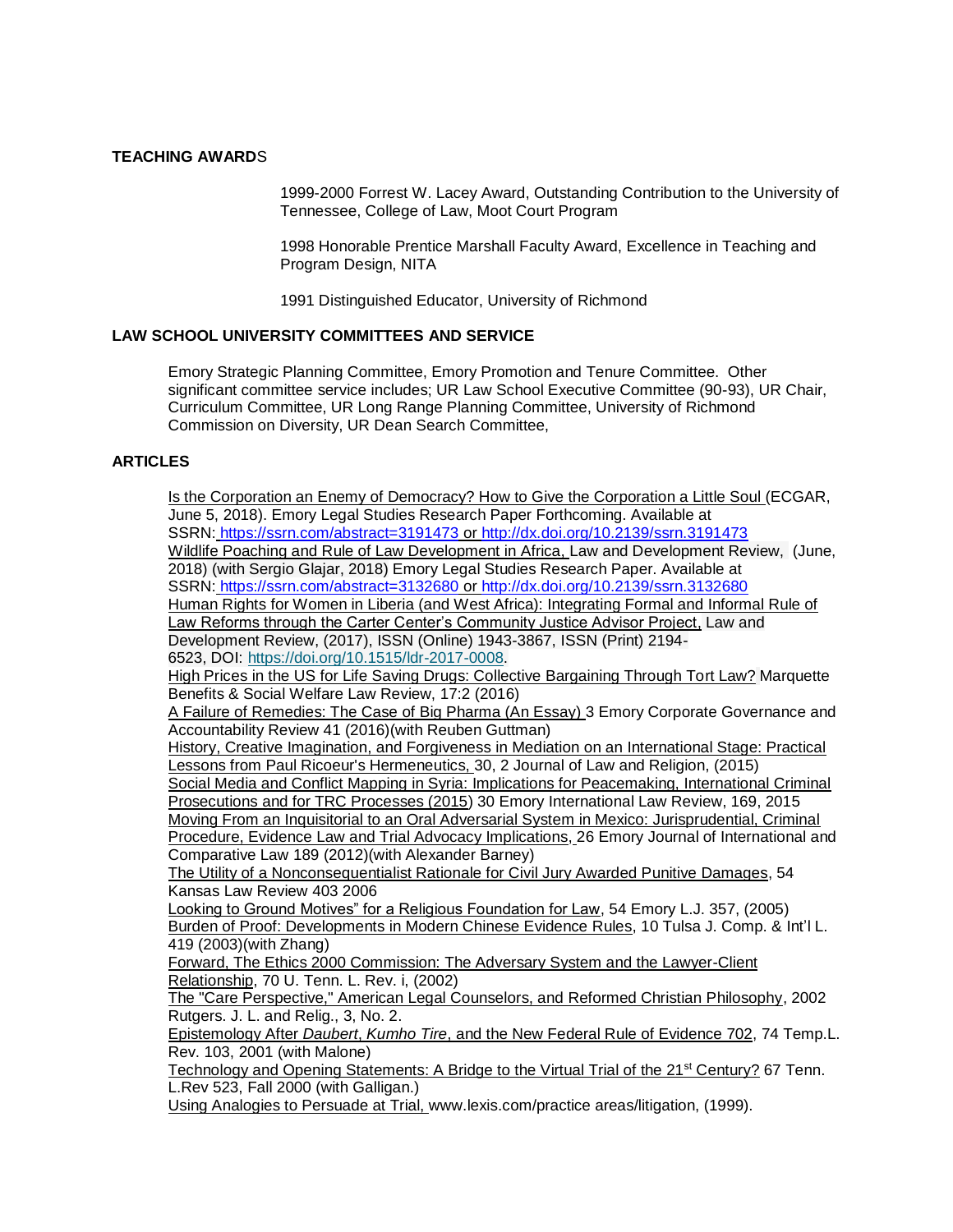Ethics of Care and Re-Imagining the Lawyer Client Relationship, 22 J. Contemp. Law 383 (1996). Looking For A Nonlegal Process: Physician-Assisted Suicide and the Care Perspective, 30 U.Rich. L. Rev. 201, (1996)

*Should the Children Pray* and *The Godless Court*, Book Review, 50 Interpretations 299 (1996). Due Process and Punitive Damages, 1991 Utah L. Rev. 407 (1991).

God, Man and Jury, 1989 Utah L. Rev. 433 (1989).

Who Knows Best About Damages: A Case for Courts Rights, 93 Dickinson L. Rev. 689 (1989) (with Dean Piermattei).

The Consequentialist/Non-consequentialist Ethical Distinction: A Tool for the Formal Appraisal of Negligence and Economic Tort Analysis, 26 Boston College L. Rev. 905 (1985).

"Cause in Fact" in Tort Law - A Philosophical and Historical Examination, 31 DePaul L. Rev. 769 (1982).

First Bank of Boston v. Bellotti: Corporations Right to Political Speech, 6 Pepperdine L. Rev. 529 (1979).

# **BOOKS**

Peacemaking, Religious Belief and the Rule of Law: The Struggle between Dictatorship and Democracy in Syria and Beyond, (Routledge, Taylor and Francis Group, London and New York, 2018).

Principled Negotiation and Mediation in the International Arena: Talking With Evil, (Cambridge University Press, 2018)

Torts: Cases, Problems, and Exercises, 5th. ed. (LexisNexis, 2018) (with Weaver, Bauman, Cross, Klein, Martin)

Mastering Torts, 2d. (North Carolina Academic Press 2016) (with Weaver, Bauman, Cross, Klein, Martin)

Advanced Negotiation and Mediation Theory and Practice 3<sup>rd</sup>. ed. (NITA, 2015) (with Guernsey) Fact Investigation: Interviewing, Case Analysis, and Counseling for Effective Representation, 2d ed.(NITA, 2015)(with Bocchino)

Exhibit Rules, 2d. ed. (NITA 2017)(with Malone and John Zwier)

Effective Expert Testimony, 4th ed. (NITA, 2015)(with Malone)

Legal Strategy, (NITA 2005)

Teaching Legal Strategy (NITA 2005)(with Siemer and Rothschild)

Expert Rules, (NITA,2011)(with Malone)

Exhibit Rules, (NITA 2011)(with Malone)

Ethics in Negotiation, (Chapter) BRIDGING THE GAP, (PLI 1998).

Ethics in Litigation, From First Client Interview to Trial (PLI 1995).

Problems and Materials on Appellate Advocacy (NITA, 1992).

Problems and Materials on Motion Practice (NITA, 1989).

The Use and Abuse of Expert Witnesses; Dealing with Experts from Discovery through Summation (with Malone & Patterson) (NITA, 1991).

# **BOOK CHAPTERS**

Legal Remedies and High Prices for US Drugs: A Case for a Single-Payer System, 3, in ed. Russell L. Weaver and Steven I. Friedland*,* Comparative Perspectives on Remedies, Global Paper Series, Vol. V, (Carolina Academic Publishers, Durham, NC, (2017). Applied Advanced Legal Strategy in Court: the Example of the International Criminal Court, in ed. Antoine Masson and Mary J. Shariff, Legal Strategies: How Corporations Use Law to Improve Performance, (Springer, Heidelberg Dordrecht London New York, 2010) (with Deanne C. Siemer),

# **LEGAL EDUCATION TEACHING MATERIALS**

Yount v. Molitor,(depositions and expert depositions) State v. Cortez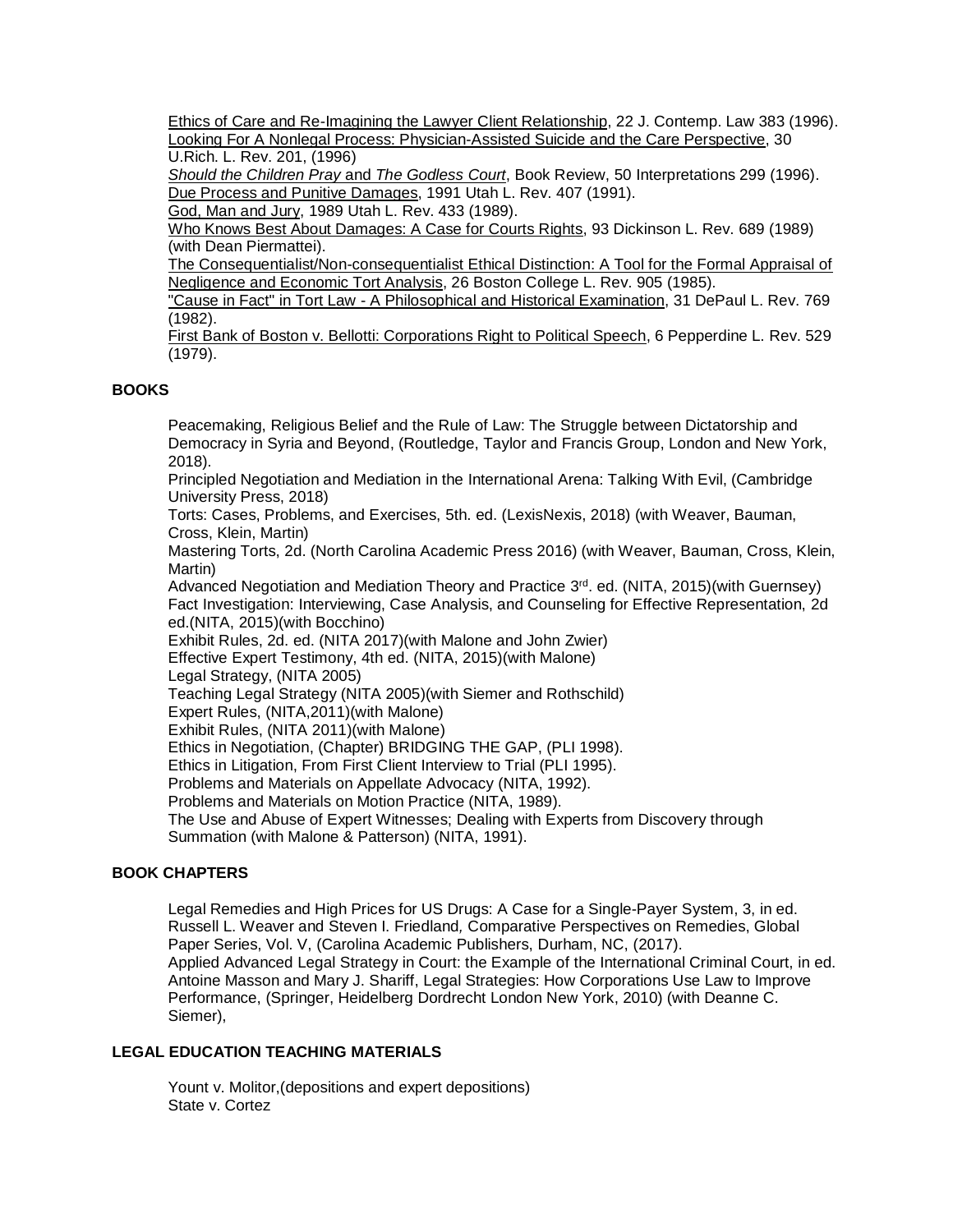State v. Malack US v. Rodriguez (trial case file and Motions Practice materials) US v. Hughes Developing Trial, Deposition and Motion Practice Skills, Li v. Ross, Ross Construction Inc.2d ed. (NITA, 2005). Computer Software, Negotiating for Success, with Harbaugh, Guernsey, PLI (1998) Video Tape, Ethics in Litigation: From First Client Interview through Trial, (PLI 1991) (wrote script,

#### **WORK IN PROGRESS**

Wildlife Poaching and Rule of Law in Kenya and Beyond. (accepted for publication, Law and Development Review, 2018).

#### **PROFESSIONAL ACTIVITIES**

commentary and consulted in production).

Of Counsel, Guttman Brooks & Buschner (legal strategy, evidence and ethics in whistleblower case involving the False Claims Act, (FCA))

Consultant, The Carter Center (TCC), since 2004. (Country expert on Syria, Liberia).

Director of NITA/Emory Deposition Program, (December 2012-). Director of Public Education, National Institute for Trial Advocacy ( NITA) (October 1. 2003-2007). Associate Director, In-House Training, NITA, (1998-2003). Co-Director, (NITA) National Trial Program, (2000-2001) Director, (NITA) Smokey Mountain Regional Trial Advocacy Program, (1999-2002) Director, (NITA)Appellate Program (1989 to 1997); Director, (NITA) Motion Practice Program (1989 present).Team Leader, NITA, led teams of judges and trial lawyers in teaching litigation skills at National Programs in Boulder, CO, and Regional Programs in Berkeley, CA, Chicago, IL, Chapel Hill, NC, Cleveland, OH, Denver, CO, Miami, FL, Philadelphia, PA, Seattle, WA, Washington, D.C., and Advanced Trial Advocacy programs in Broomfield Colo. Washington D.C., and Gainesville, FL, and also taught in many NITA in-house programs around the country. (1982 to present)

Consultant, ethics, interviewing, counseling, negotiation, deposition taking and trial skills for various law firms, governmental agencies, and business organizations (including Jones Day, Kirkland & Ellis; King & Spalding, Sutherland Asbill, McKenna Long & Aldridge, Kaye Scholer Fierman Hays & Handler; Freid Frank, Davis Polk & Wardell; Mayer Brown & Platt; Brown & Bain; Baker Botts & Hoestetler; Gunster Yoakley & Stuart; Rosenman & Colin; Steptoe & Johnson; NY Stock Exchange; Federal Trade Commission; Federal Election Commission; Home Loan Bank Board; Legal Services Corporation; Sovran Inc.; Signet Inc.; Crestar Inc.; Virginia Insurance Reciprocal; Selective Insurance Inc; Consolidated Edison, Inc.)

Consultant, Medical College of Virginia, Ethics Committee, (1992-99). Facilitated discussion and awareness of medical legal ethical issues that arise at MCV's teaching hospital.

### **BAR ADMISSIONS**

Pennsylvania (1979-81) California (1979 to present) Virginia (1984 to present)

## **EDUCATION**

L.L.M., May, 1981, Legal Education, Temple University School of Law,